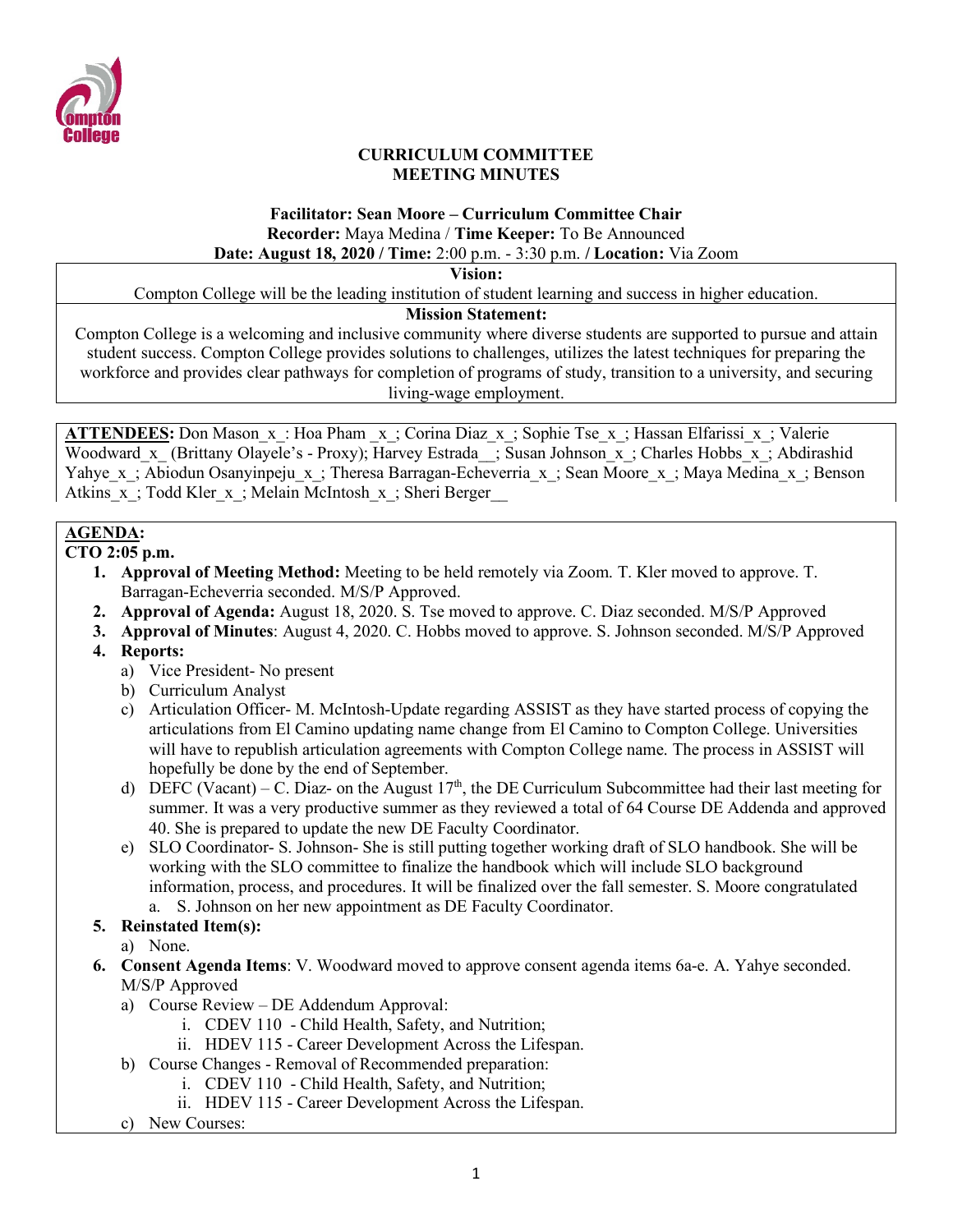- i. CSCI 101 Problem Solving and Program Design Using  $\overline{C}$ ++ (4 units, 54 lecture hours, 54 lab hours, Prerequisite MATH 170, CSU transferable only);
- ii. CSCI 102 Introduction to Data Structure (5 units, 72 lecture hours, 54 lab hours, Prerequisite CSCI 101, CSU transferable only);
- iii. CSCI 103 Computer programming in Java (4 units, 54 lecture hours, 54 lab hours, Prerequisite CSCI 101, CSU transferable only);
- iv. MATH 15C Statistics Corequisite (2 units, 36 lecture hours, Corequisite Math 150, Prerequisites MATH 65 or MATH 73 or MATH 80 or by multiple measures, Not transferable, Support Course).
- d) New Course DE Addendum Approval:
	- i. CSCI 101 Problem Solving and Program Design Using C++;
	- ii. CSCI 102 Introduction to Data Structure;
	- iii. CSCI 103 Computer Programming in Java; MATH 15C- Statistics Corequisite.
- e) New Program:
	- i. Personal Care Attendant (Noncredit- Certificate of Completion. Department: English as a Second Language)
- **7. Information Items:** S. Moore shared that the following course number and course title changes were made administratively, after consultation with faculty originator:
	- a) The CCC approved the ESL courses illustrated below during the July 7, 2020 meeting. However, the course numbers approved are already in use by existing ESL classes and the titles and hours had problems. As a result, after consulting with Brittany Olayele on July 27, 2020, the professor agreed to the following changes that have been made administratively: ESL 1 becomes ESL 11 and hours ranging from 54 to 90 with the title remaining the same (Literacy); ESL 2A becomes ESL 12 with a title of ESL – Level 1 and hours ranging from 54 to 90; ESL 2B becomes ESL 13 with a title of ESL – Level 2 and hours ranging from 54 to 90; ESL 3 becomes ESL 14 with a title of ESL – Level 3 and hours ranging from 54 to 90; ESL 4 becomes ESL 15 with a title of ESL – Level 4 and hours ranging from 54 to 90; ESL 5 becomes ESL 16 with a title of ESL – Level 5 and hours ranging from 90 to 108; ESL 6 becomes ESL 17 with a title of ESL – Level 6 and hours ranging from 90 to 108; and ESL 126 becomes ESL 20 with hours at 72.
	- b) The content for ESL 103 and 104 is computer applications. As a result, the courses are on hold and more discussion is needed before these can be addressed.
	- c) **DECS Approval 8-17-20 Non-Paper DE Addendum:** BTEC 101; CDEV 116; PSCI 125; and SOCI 107
	- d) **DECS Approval 8-17-20 Paper DE Addendum**: ATEC 116; ATEC 125; ATEC 134; and ATEC 143
	- e) **DECS Approval 8-04-20 Non-Paper DE Addendum**: BIOL 100H; BTEC 200; BTEC 210; and PHYS 111
	- f) **DECS Approval 8-04-20 Paper DE Addendum**: SPAN 103; NURS 232; and NURS 146

## **8. Action Items:**

- a) Curriculum Handbook Revision- CCC chair voting procedure: Should the CCC Handbook solely reference the new Constitution and Bylaws of the Academic Senate of the Compton Community College District document Article VI sections 1- 6 or include Article VI sections 1 -6? Please see attached CCC Handbook for highlighted areas on page 8 of the document.
	- a. T. Barragan-Echeverria noted that Counseling has a dean. They do not have a division chair to recommend their appointment to the committee as the bylaws are worded.
	- b. CCC chair- p. 8, second paragraph under College Curriculum Committee Chair needs to be deleted. (yellow highlight in draft distributed to committee members). There are 2 options presented. M. McIntosh suggested including the Academic Senate bylaw article as an appendices so use option 1. For online edition of the handbook, a hyperlink can be used.
- b) Handbook Revision Regarding Composition of the College Curriculum Committee: Recommended statement for additional clarity, "*Faculty members shall be recommended by their division chair and approved by their Division Dean for a term of 3 years"*. Please see attached CCC Handbook for highlighted areas on page 6 of the document.
- c) S. Moore called for a motion to accept the action items, making the revisions to items 8a-8b and will bring back to CCC at next meeting. A. Yahye moved to accept. H. Elfarissi seconded. M/S/P

## **9. Discussion Items:**

- a) Additional comments or questions by committee members and all attendees.
	- a. B. Atkins- Thanked the CCC for having him on the team. He has been approved as the ASB student trustee on board. He will serve on CCC until ASB appoints another student respresentative.
- **10. Future Agenda Items:**